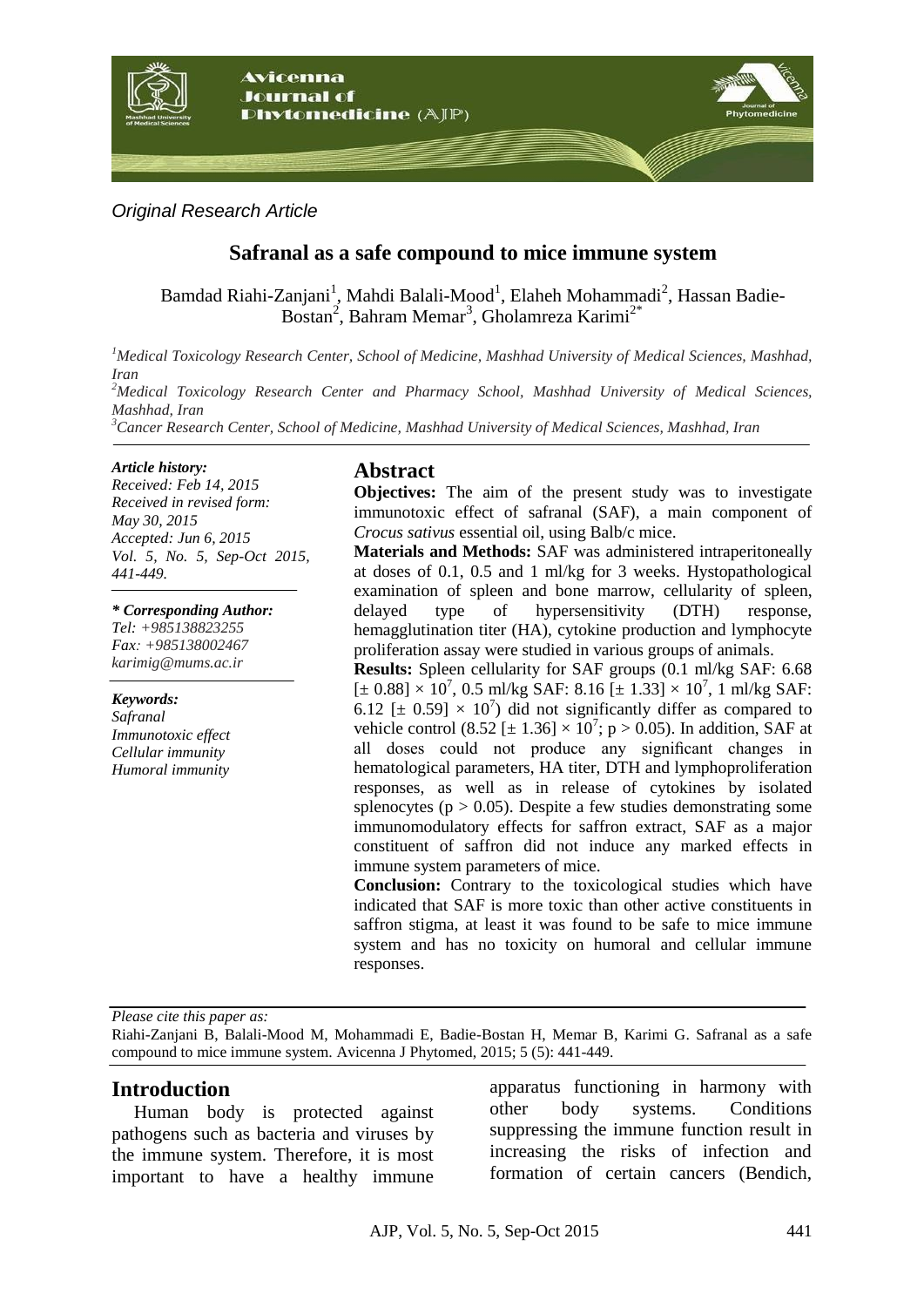1993). As the field of immunotoxicology has matured over the past decades, natural compound have become important candidates for investigation of the immunosuppression/stimulation of widely used natural compounds (Farsam et al., 2011, Rahnama et al., 2014, Noori et al., 2010). Ever since ancient times, the people for treatment of their illness have been looking for drugs in nature. Application of natural medicines was intensified in the world because of their low adverse effects, price and good efficacy in most human illnesses (Hasani-Ranjbar et al., 2009). *Crocus sativus,* a member of Iridaceae family, commonly known as saffron, has been broadly used in folk medicine (Zargari, 1990). SAF, a major constituent of *C. sativus* essential oil, is supposed to be the main cause of saffron odor. This compound was discovered around eighty years ago and since then different scientific studies have been performed to evaluate its pharmacological and biological activities (Rezaee and Hosseinzadeh, 2013).

SAF which is known as an antioxidant (Assimopoulou et al., 2005, Kanakis et al., 2007), is thought to have different pharmacological properties like antidepressant (Hosseinzadeh et al., 2004), anticonvulsant (Hosseinzadeh and Talebzadeh, 2005), antitussive (Hosseinzadeh and Ghenaati, 2006), antihypertensive (Boskabady and Aslani, 2006), cytotoxic (Abdullaev et al., 2003), antibiotic (Pintado et al., 2011), gasteroprotective (Kianbakht and Mozaffari, 2009) and anti-carcinogenic effects (Escribano et al., 1996). These promising properties of SAF propose its presence as a therapeutic agent in future, although there is a great need for further clinical trials and toxicological studies such as immunotoxicity. Because of high significance of having a perfect immune system, lack of information about immunotoxicity of SAF, and existing of studies suggesting higher toxicity of SAF in comparison to other components of saffron plant (Ziaee et al., 2014), we aimed at evaluating subacute effects of SAF on immune system parameters in Balb/c mice.

# **Materials and Methods Animals**

Male Balb/c inbred mice (6-8 weeks old) were purchased from Razi Vaccine and Serum Research Institute, Mashhad, Iran. Animals were acclimatized to laboratory conditions for at least one week prior to use. Mice were housed in polystyrene cages *ad libitum* access to food and water with an ambient temperature of 20–25 ºC under a 12 h light/dark. All animal experiments were carried out in accordance with Mashhad University of Medical Sciences, Ethical Committee acts.

# **Chemicals**

Phytohemagglutinin-A (PHA), cyclophosphamide and safranal (with purity of  $\geq 88\%$ ) were purchased from Sigma (UK). Fetal bovine serum and RPMI-1640 medium were purchased from Gibco (UK). SRBC were obtained from Razi Institute (Mashhad, Iran). Sandwich ELISA kits for quantitation of IFNγ and IL4 were purchased from ebioscience Company.

# **Doses and exposure schedules**

Five groups of mice (six mice per group) were treated by different doses of SAF, positive (cyclophosphamide) and negative (paraffin) controls. Animals in the SAF experimental groups were injected intraperitoneally by suitable volumes of SAF solutions (prepared in paraffin solution) in order to receive 0.1, 0.5 and 1 ml/kg of SAF for 3 weeks (5 days/week). Different mice groups were used for each experiment. Mice in the vehicle control group received only paraffin injections for 3 weeks (5 days/week). Positive control groups received cyclophosphamide at 20 mg/kg/day for 5 days.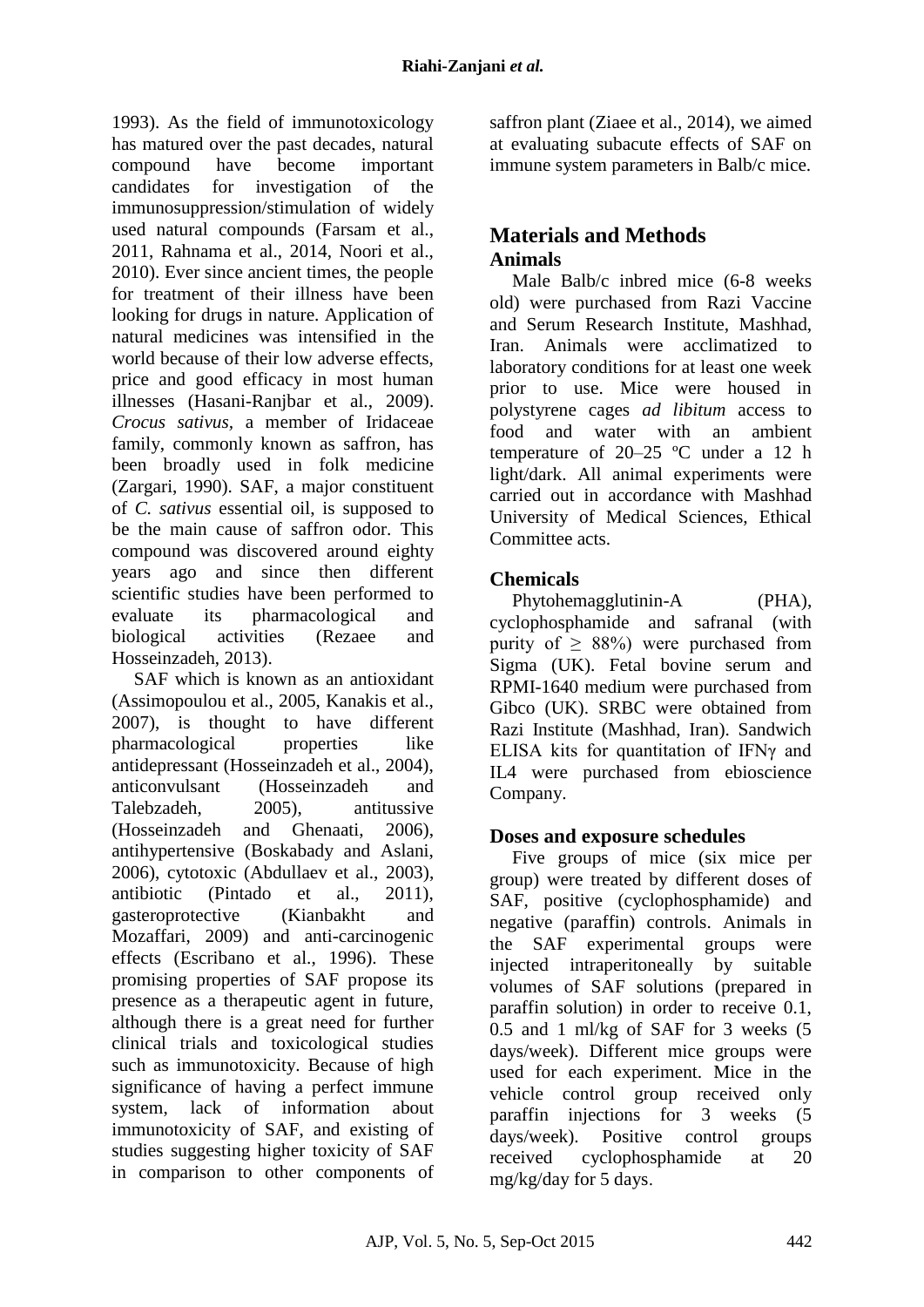## **Determination of the hematological parameters**

Blood was collected from the retroorbital plexus of each mouse before they were sacrificed by cervical dislocation. Blood (0.2 ml) was collected into sterile (K-EDTA) anti-coagulated tubes to permit total WBC (white blood cell) determinations. A blood smear was also prepared, stained with Giemsa dye, and then examined under a light microscope for differential analyses (based on counts of at least 200 cells/slide/mouse) (Riahi et al., 2010).

## **Histopathological examination**

On day 21, groups of mice were sacrificed by cervical dislocation for all histopathological investigations. The spleen of each mouse were then collected and fixed in 10% formalin. Following mounting, 5-μm thick sections of these tissues were stained with Hematoxylin & Eosin (H&E). In addition, the femurs of each mouse were collected and bone marrow smears prepared and stained with H&E. Histopathological changes of organs were then investigated via light microscopy and scored based on the degree of changes present (Neishabouri et al., 2004)

## **Preparation of single-cell suspension and splenocyte enumeration**

Each spleen isolated was placed into a small petri dish including 10 ml RPMI-1640 media supplemented with 10% fetal bovine serum (FBS), 100 U/ml penicillin, 100 µg/ml streptomycin and 2 mM glutamine. The spleen was teased between two frosted slides and the tissue dispersion generated was recovered and then centrifuged at 1200 rpm at 4 ℃ for 10 min. The supernatant was removed and the pellet re-suspended in 3 ml of RBC lysing buffer containing 0.83% NH4Cl in 100 mM Tris buffer, pH 7.4 and kept at room temperature for 3 min. The cells were washed three times with the media and suspended into 1 ml of the media containing 10% FBS. Spleen cellularity was determined by using the Neubauer chamber. Viability of cells was performed using the trypan blue exclusion method (Riahi et al., 2010).

## **Hemagglutination assay**

Four days before ending the treatment period (i.e., on Day 17), sets of mice in each regimen were immunized i.p. by  $5\times10^8$  SRBCs in PBS. Injection of SAF was continued until day 21. At the end of experiment, after providing sera from collected blood samples, aliquots (50 µl) of two-fold dilutions of the sera (in PBS) were challenged with 50  $\mu$ l of a 2% [v/v] SRBC suspension in a glass tubes. The tubes were incubated at 37 ºC for 4 h and then observed for hemagglutination. The highest dilution giving hemagglutination was considered as the antibody titer (Riahi et al., 2010).

## **Lymphocyte proliferation test**

Lymphocyte proliferation was done as previously described (Mosmann, 1983). The 100 µl aliquots of the splenocytes at  $2\times10^6$  cells/ml were placed into wells of a 96-well microtiter plate. To each well was added either Phytohemagglutinin-A (PHA) at a final concentration of 5 µg/ml or medium only. The cultures were then incubated for 48 h at 37 ºC and 5% CO2 in humid incubator and then cell proliferation was determined by MTT-based assay. Briefly, 15µl of a 5 mg/ml solution of 3- (4,5-diamethyl-2-thiazolyl) 2,5-diphenyl-2H-tetrazolium (MTT); was added to each well and incubated at 37 ºC in CO2 humid incubator for 4 h. The blue formazan precipitate was then dissolved in dimethylsulfoxideand (DMSO) and the optical density in each well was determined at 570 nm by using Stat-Fax™ Elisa Reader. Proliferation index (PI) was calculated as follows:

PI = Absorbance of stimulated cells/Absorbance of unstimulated cells.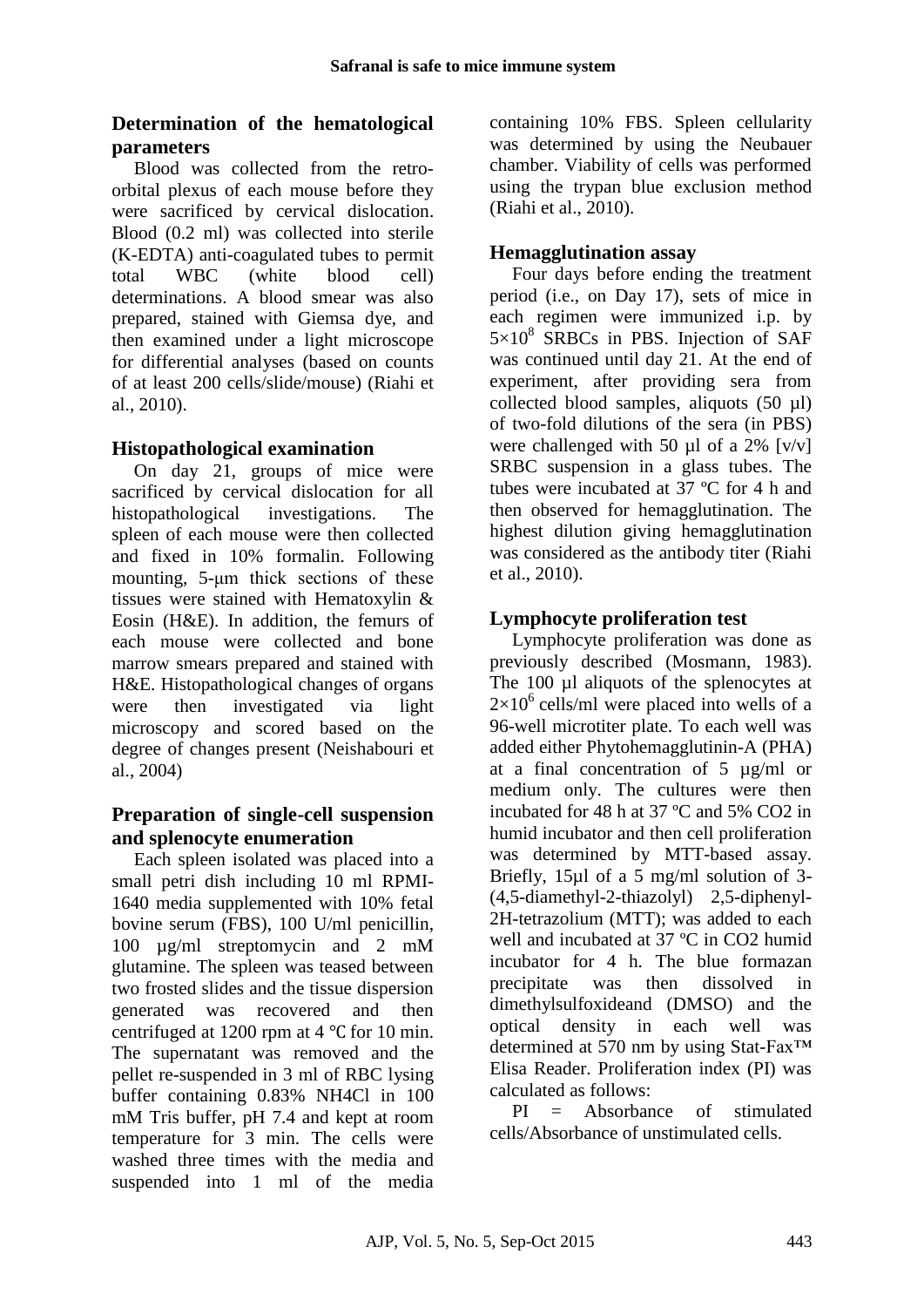## **Delayed-type hypersensitivity response (DTH)**

Delayed-type hypersensitivity response (DTH) was determined for all mice groups using the method of Fararjeh et al. (2008) (Fararjeh et al., 2008). On the 16th day of the treatment, mice were injected and immunized i.p. with 100 µl of a  $1\times10^{10}$ cells/ml solution of SRBCs. Five days after immunization; all animals were again challenged with a booster dose of  $1\times10^8/50$  µl SRBCs in the left hind footpad. The right hind footpad was injected with the same volume of PBS to serve as trauma control for non-specific swelling. Increase in left footpad volume was determined 24 and 48 h after the challenge with SRBCs and the mean percentage increase in the foot pad thickness was calculated according to the following formula.

(Left footpad challenged with SRBC - Right footpad)  $\times$  100

Right footpad

#### **Cytokine production**

For this purpose, after 48 h of splenocyte cultivation in the presence of PHA mitogen (as previously described in Section of Lymphocyte Proliferation Test), supernatants were harvested and kept at  $-70$  °C until testing. IFN $\gamma$  and IL-4 levels were determined using commercially available ELISA kits according to the manufacturer's protocol (Zheng et al., 1998).

#### **Statistical analysis**

Data were statistically analyzed using Student's t-test to determine significant differences in the data of various groups. P values less than 0.05 were considered significant. The values are expressed as  $means + SEM$ .

### **Results**

#### **Hematological parameters**

SAF at three doses did not induce any significant differences in absolute numbers of mice white blood cells, neutrophils, lymphocytes and monocytes as compared to vehicle control group. Cyclophosphamide decreased WBC, lymphocytes and monocytes significantly as shown in table 1.

#### **Spleen cellularity**

As shown in table 1, no significant difference in spleen cellularity was observed among SAF treatment group compared to vehicle control. The positive control also showed no significant change in this experiment (Table 1).

# **Histopathological examination**

#### *Spleen*

Spleen was evaluated for white pulp atrophy (or hyperplasia), red pulp:white pulp ratio, and for the precence of clumps, debris, necrosis, and apoptosis in the white and red pulp regions . In addition, any splenic trabecular disorders were investigated. The analyses revealed that SAF had not significant adverse effect on spleen.

Table 1. Effect of subacute exposure to safranal (SAF i.p. for 3 weeks) on mice blood cellularity and splenocyte enumeration.

| <b>Parameter</b>            | Vehicle<br>control | SAF 0.1ml/kg    | $SAF$ 0.5 ml/kg | SAF 1ml/kg    | Cyclophosphamide |
|-----------------------------|--------------------|-----------------|-----------------|---------------|------------------|
| Blood WBC (cell/µl)         | $9190 + 388$       | $9250 + 235$    | $8240 + 454$    | $8700 + 498$  | $4750 + 132***$  |
| Blood neutrophil (cell/µl)  | $1976 + 156$       | $1610 + 118$    | $1505 + 153$    | $1949 + 123$  | $2270 + 140$     |
| Bood lymphocyte (cell/µl)   | $7029 + 247$       | $7500 + 209$    | $6555 + 363$    | $6603 + 484$  | $2346 + 205***$  |
| Blood monocyte (cell/µl)    | $184 + 8$          | $140 + 11$      | $179 + 14$      | $148 + 17$    | $133 + 11**$     |
| Spleen cell content $(x10)$ | $8.52 + 1.36$      | $6.68 \pm 0.88$ | $8.16 \pm 1.33$ | $6.12 + 0.59$ | $5.77 + 1.52$    |

Data showed as mean  $\pm$  SEM. \*\*P < 0.01 indicates significant changes compared to the vehicle control group. \*\*\*P < 0.001 indicates significant changes compared to the vehicle control group.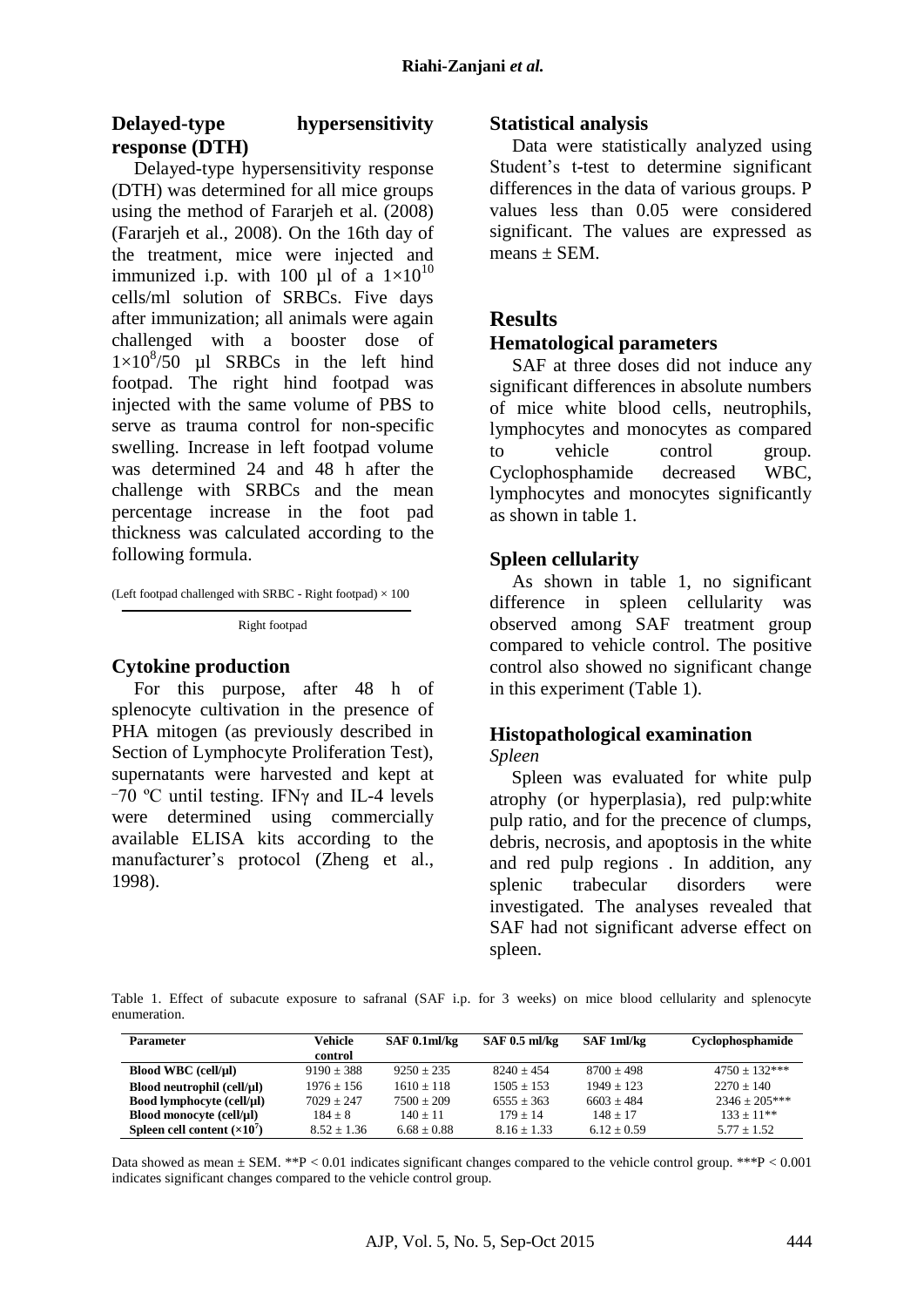Fig 2

#### *Bone marrow*

Cellularity, the presence and maturation of hematopoietic cell subtypes, as well as the erythroid: myeloid cell ratio, in each bone marrow specimen isolated was evaluated. Using light microscopic examination, no significant pathologic differences were observed among the samples from the different treatment groups.

## **Hemagglutination (HA) titer assay**

Serum anti-SRBC titer did not show any significant difference between the SAF treated and negative control group. The positive control significantly  $(P \leq$ 0.01) suppressed production of antibody against SRBCs (Figure 1).



Figure1. Effect of subacute exposure to safranal (SAF i.p. for 3 weeks) on mice antibody response. Data shown as mean  $\pm$  SEM. \*\*p<0.01 indicates significant changes compared to the vehicle control group.

## **Proliferative response to PHA**

SAF at all doses investigated in the study did not show any significant changes in proliferation response. Cyclophosphamide, as positive control, significantly  $(p<0.01)$  suppressed the proliferative response (Figure 2).

**Delayed-type hypersensitivity response (DTH)**

No significant differences in 24 and 48h-DTH response of SAF treated groups were observed when compared with vehicle control (Figure 3). The positive control group showed significant suppression in DTH response  $(P < 0.05)$ .



Figure 2. Effect of subacute exposure to safranal (SAF i.p. for 3 weeks) on mice lymphoproliferation response to PHA. Data shown as mean ± SEM. \*\*p<0.01 indicates significant changes compared to the vehicle control group.



Figure 3. Effect of subacute exposure to safranal (SAF i.p. for 3 weeks) on mice DTH response. Data shown as mean  $\pm$  SEM. \*p<0.05 indicates significant changes compared to the vehicle control group.

## **Cytokine production**

We did not observe any significant difference between the SAF treated and negative control group in levels of cytokine produced by splenocytes (Figure 4). Cyclophosphamide significantly suppressed the production of IFNγ  $(p<0.01)$ , while IL-4 produced by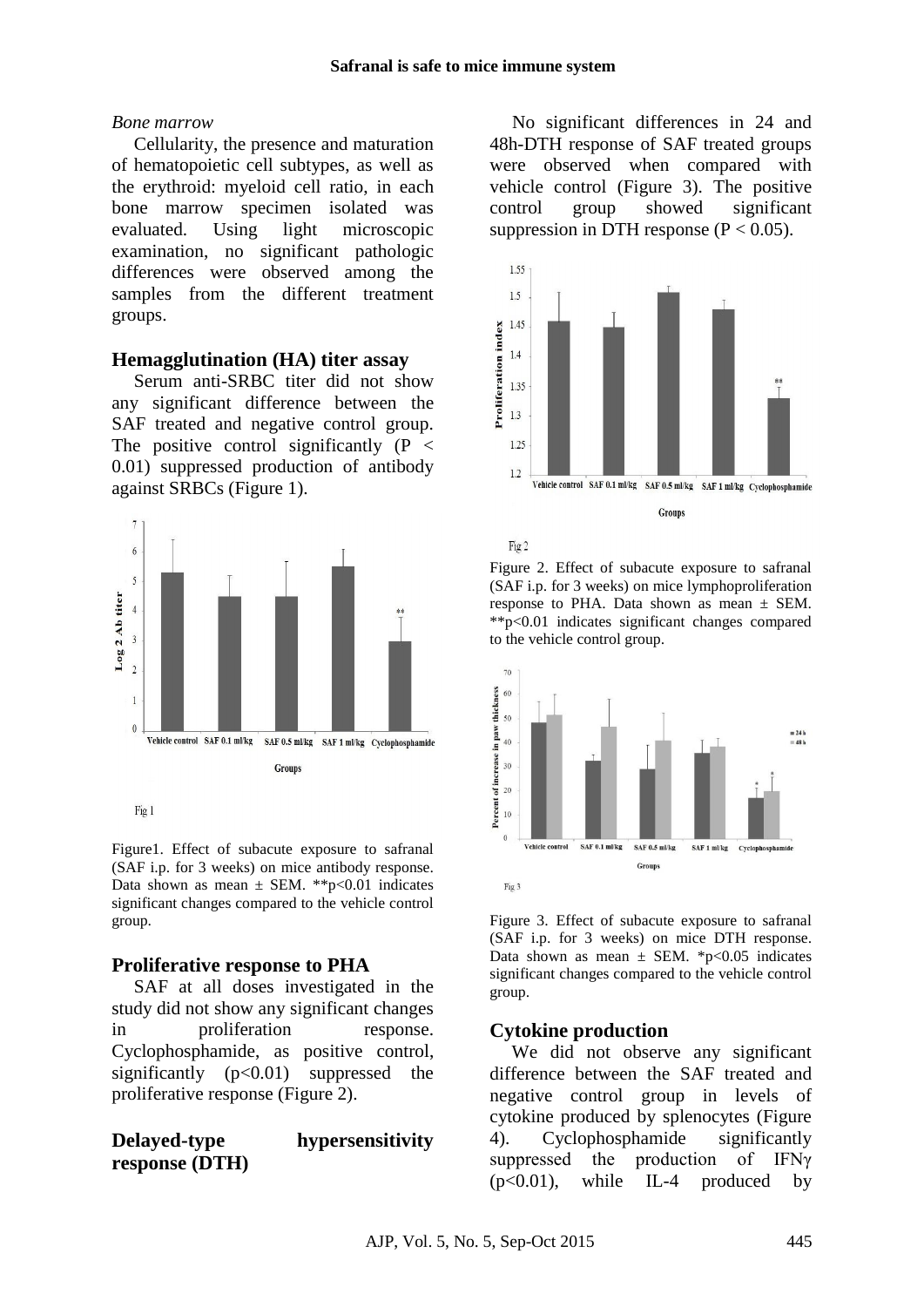splenocytes showed a marked elevation in this group (Figure 4).



Figure 4. Effect of subacute exposure to safranal (SAF i.p. for 3 weeks) on cytokine produced (pg/ml) by isolated mice splenocytes. IFNγ/IL-4 ratio was also calculated. Data shown as mean ± SEM. \*P < 0.05 indicates significant changes compared to the vehicle control group.  $*P < 0.01$ indicates significant changes compared to the vehicle control group.

## **Discussion**

Despite the overt use of saffron in food and drug industries, there is no information regarding influence of its main constituents such as safranal, crocin and crocetin on the immune system cellularity and function. Since the SAF is widely used throughout the world, we decided to survey its effects on mice immune system using by immunotoxicity standard tests. Our results showed that SAF at three different doses did not produce any significant change in spleen/blood cellularity, HA, DTH, proliferation response to PHA, INF-γ/IL-4 ratios, INF-γ and IL-4 production. Also, histopathologically, SAF did not induce significant adverse effect on spleen and bone marrow tissues.

To better understand regarding saffron effects and its components on immune system a systematic search was performed based on information available in known international medical databases. In this way, there was a study showing a preventive effect for SAF on tracheal responses and serum cytokine, total NO (nitric oxide) and nitrite levels as well as increased Th1/Th2 balance in sensitized guinea pigs. Of course, in that study SAF had been administrated orally to ovalbumin sensitized guinea pigs at three different concentrations (Boskabady et al., 2014) and a shift toward Th1 had been interpreted from measures of serum cytokines whereas in our study animals (mice) were treated by SAF intraperitoneally and we determined cytokines produced by isolated mice splenocyte in presence of PHA. Also, we found one study conducted on effects of saffron extracts on human peripheral blood mononuclear cells (PBMC), in which saffron has partly shown immunomodulatory effects. In this study, the effects of extracts on cell viability and cytokine release of stimulated peripheral blood mononuclear cells by PHA and nonstimulated cells were examined. In cells stimulated with PHA different concentrations of the extract showed a significant inhibition on cell viability of lymphocytes. Saffron extract at high level (500  $\mu$ g/ml) was able to reduce IFN- $\gamma$ production in stimulated cells and IL-10 secretion in both stimulated and nonstimulated cells. Saffron at all levels also showed a significant increased ratio of IFN- $\gamma$  to IL-4 (Boskabady et al., 2011). In another study performed by Vijayabhargava and Asad that saffron had been orally administered as suspension at doses of 50 and 100 mg/kg, saffron extract significantly had increased the level of serum immunoglobulins and circulating antibody titer, prevented the mortality in mice when challenged with lethal Pasteurella multocida toxin. These findings indicate that saffron had been able to elevate the power of humoral mediated immunity. Saffron at low dose was effective in inducing a significant increase in the phagocytic activity. They concluded that *C. sativus* at low doses stimulate humoral and cell mediated immunity and it could have been considered as a potential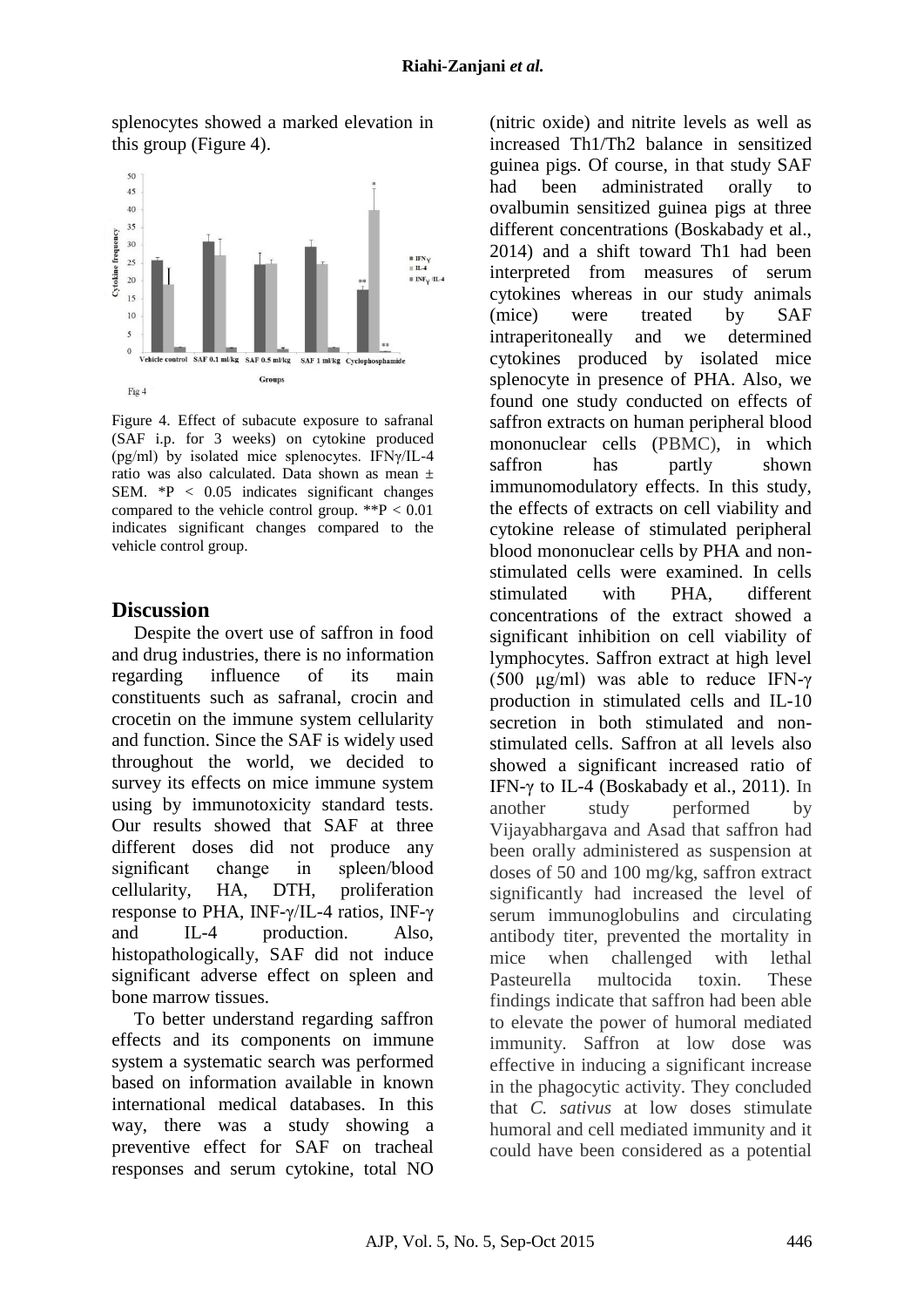immunostimulant and as an anticancer agent (Vijayabhargava and Asad, 2011).

On the other hand, our results showed that SAF was safe to mice immune system. Perhaps, combination use of SAF with other constituents present in saffron extract such as crocin might have caused some reactions which were observed in Boskabady et al and Vijayabhargava and Asad studies. For example, such effects observed in two last mentioned studies might be more due to the anti-oxidant activity of SAF and crocin of saffron extract that might reinforce each other to bring saffron immunomodulatory effects, whereas in our study, SAF by itself was not able to induce these effects (Vaibhav et al., 2011, De la Fuente and Victor, 2000).

In normal conditions, the reaction process of lymphocytes with antigens, lymphokines, or with other cell subsets needs the cell membrane integrity. It is possible that free oxygen radicals generated through normal function of immune cells could finally diminish the activation of immune cells via membrane lipids peroxidation. Therefore, saffron extract containing anti-oxidant ingredients might induce some immunomodulatory effects via scavenging the ROS produced by immune cells (Assimopoulou et al., 2005, Kanakis et al., 2007).

In addition, toxicological studies have demonstrated that SAF is more toxic than other active components in saffron stigma. According to Iranian traditional medicine, it has been proved that administration of whole herbs shows more activity and fewer side effects than isolated constituents (Ziaee et al., 2014). For example, in a study performed by Ziaee and colleagues, it was showed that saffron reduced toxic effects of its components, SAF, in acute and subacute toxicities in rats. Therefore, in Boskabady et al and Vijayabhargava and Asad studies, the immunomodulation seen by saffron administration might have been due to usage of intact saffron stigma (Ziaee et al., 2014). So, perhaps, lack of

immunodulatory effects in our work might be partly due to general toxicity effects of intact SAF. Of course, the doses of SAF used here were based on a study demonstrating the anti-nociceptive and anti-inflammatory effects of SAF at doses to mice of 0.1–0.5 ml/kg (Hosseinzadeh and Shariaty, 2007).

In conclusion, SAF as a major constituent of saffron did not induce any marked effects in immune system parameters of mice in spite of a few studies demonstrating some immunomodulatory effects for saffron extract. Contrary to the researches that indicated the toxicity of SAF is more than that of other active constituents in saffron stigma, at least it was found to be safe to mice immune system and has no toxicity on humoral and cellular immune responses.

## **Acknowledgements**

The authors are thankful to the Vice Chancellor of Research at Mashhad University of Medical Sciences for their financial support. We appreciate Mr. Adel Ghorani-Azam for his help.

## **Conflict of interest**

There is no conflict of interest.

# **References**

- Abdullaev FI, Riveron NL, Caballero-Ortegaa H, Manuel Hernandez J, Perez-Lopez I, Pereda-Miranda R, Espinosa-Aguirre JJ. 2003. Use of in vitro assays to assess the potential antigenotoxic and cytotoxic effects of saffron (Crocus sativus L.). Toxicol Invitro, 17: 731–736.
- Assimopoulou AN, Sinakosa Z, Papageorgiou VP. 2005. Radical scavenging activity of Crocus sativus L. extract and its bioactive constituents. Phytother Res, 19: 997-1000.
- Bendich, A. 1993. Physiological role of antioxidants in the immune system. J Dairy Sci, 76: 2789-2794.
- Boskabady MH, Aslani MR. 2006. Relaxant effect of Crocus sativus(saffron) on guinea-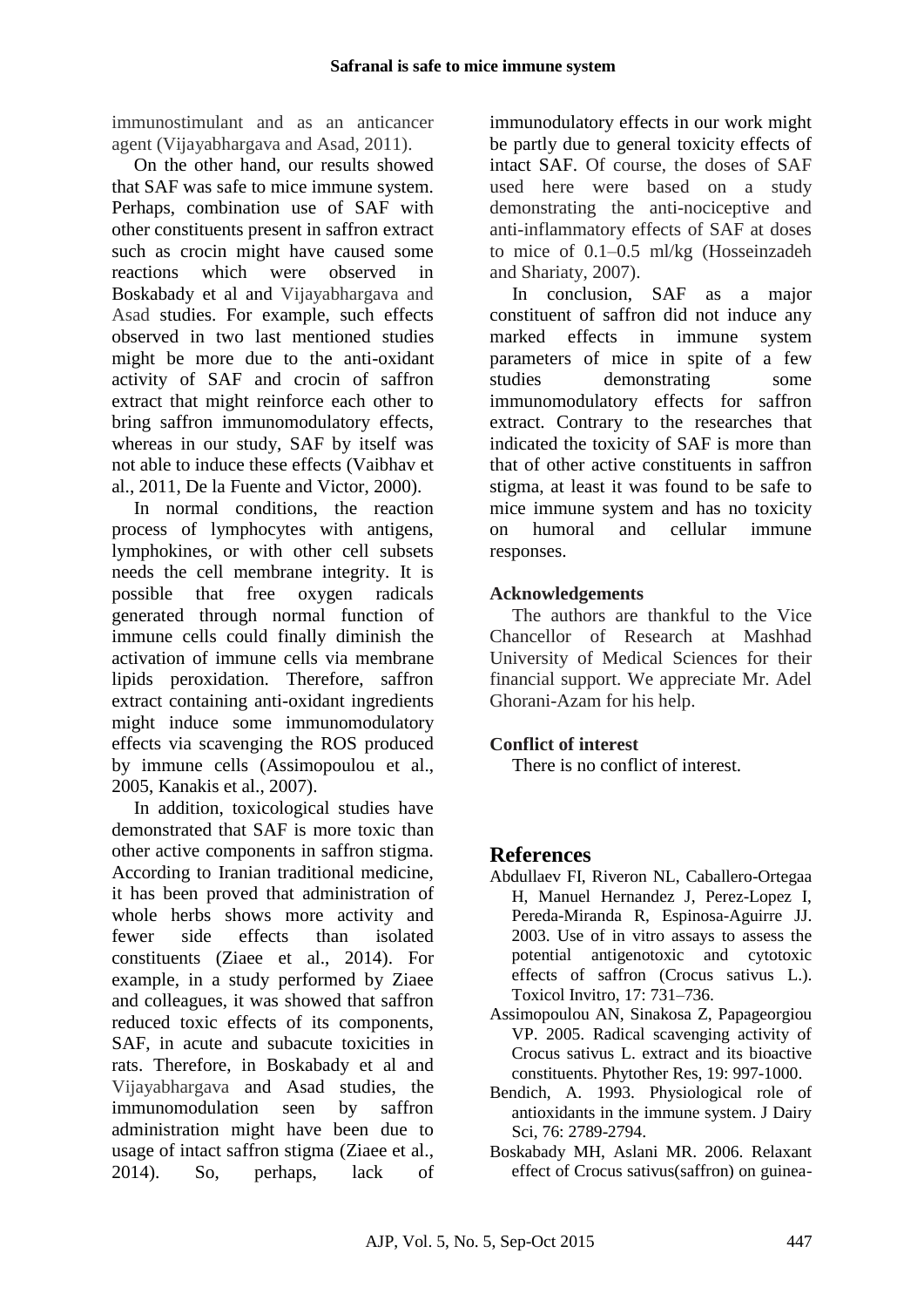pig tracheal chains and its possible mechanisms. J Pharm Pharmacol, 58: 1385- 1390.

- Boskabady MH, Seyedhosseini Tamijani SM, Rafatpanah H, Rezaei A, Alavinejad A. 2011. The effect of Crocus sativus extract on human lymphocytes' cytokines and T helper 2/T helper 1 balance. J Med Food, 14: 1538-1545.
- Boskabady MH, Byrami G, Feizpour A. 2014. The effect of safranal, a constituent of Crocus sativus (saffron), on tracheal responsiveness, serum levels of cytokines, total NO and nitrite in sensitized guinea pigs. Pharmacol Rep, 66: 56-61.
- De La Fuente M, Victor VM. 2000. Antioxidants as modulators of immune function. Immunol Cell Biol, 78: 49-54.
- Escribano J, Alonso G, Coca-Prados M, Fernandez JA. 1996. Crocin, safranal and picrocrocin from saffron (Crocus sativus L.) inhibit the growth of human cancer cells in vitro. Cancer Lett, 100: 23-30.
- Fararjeh M, Mohammad MK, Bustanji Y, Alkhatib H, Abdalla S. 2008. Evaluation of immunosuppression induced by metronidazole in Balb/c mice and human peripheral blood lymphocytes. Int Immunopharmacol, 8: 341-350.
- Farsam V, Hassan ZM, Zavaran-Hosseini A, Noori S, Mahdavi M, Ranjbar M. 2011. Antitumor and immunomodulatory properties of artemether and its ability to reduce CD4+ CD25+ FoxP3+ T reg cells in vivo. Int Immunopharmacol, 11: 1802- 1808.
- Hasani-Ranjbar S, Larijani B, Abdollahi M. 2009. A systematic review of the potential herbal sources of future drugs effective in oxidant-related diseases. Inflamm Allergy Drug Targets, 8: 2-10.
- Hosseinzadeh H, Ghenaati J. 2006. Evaluation of the antitussive effect of stigma and petals of saffron (Crocus sativus) and its components, safranal and crocin in guinea pigs. Fitoterapia, 77: 446–448.
- Hosseinzadeh H, Karimi G, Niapoor M. 2004. Antidepressant effects of Crocus sativus stigma extracts and its constituents, crocin and safranal, in mice. Acta Hortic, 650: 435–445.
- Hosseinzadeh H, Shariaty VM. 2007. Antinociceptive effect of safranal, a constituent of Crocus sativus (saffron), in mice. Pharmacologyonline, 2: 498-503.
- Hosseinzadeh H, Talebzadeh F. 2005. Anticonvulsant evaluation of safranal and crocin from Crocus sativusin mice. Fitoterapia, 76: 722–724.
- Kanakis CD, Tarantilis PA, Tajmir-Riahi HA, Polissiou MG. 2007. Crocetin, dimethylcrocetin, and safranal bind human serum albumin: stability and antioxidative properties. J Agric Food Chem, 55: 970- 977.
- Kianbakht S, Mozaffari K. 2009. Effects of saffron and its active constituents, crocin and safranal, on prevention of indomethacin induced gastric ulcers in diabetic and nondiabetic rats. J Med Plan, 5: 30-38.
- Mosmann T. 1983. Rapid colorimetric assay for cellular growth and survival: application to proliferation and cytotoxicity assays. J Immunol Methods, 65: 55-63.
- Neishabouri EZ, Hassan ZM, Azizi E, Ostad SN. 2004. Evaluation of immunotoxicity induced by diazinon in C57bl/6 mice. Toxicology, 196: 173–179.
- Noori S, Taghikhani M, Hassan ZM, Allameha A, Mostafaei A. 2010. Tehranolide molecule modulates the immune response, reduce regulatory T cell and inhibits tumor growth in vivo. Mol Immunol, 47: 1579- 1584.
- Pintado C, de Miguel A, Acevedo O, Nozal L, Novella Jl, Rotger R. 2011. Bactericidal effect of saffron (Crocus sativusL.) on Salmonella enterica during storage. Food Control, 22: 638-642.
- Rahnama M, Mahmoudi M, Zamani Taghizadeh Rabe S, Balali-Mood M, Karimi G, Tabasi N, Riahi-Zanjani B. 2014. Evaluation of anti-cancer and immunomodulatory effects of carnosol in a Balb/c WEHI-164 fibrosarcoma model. J Immunotoxicol, 1-8.
- Rezaee R, Hosseinzadeh H. 2013. Safranal: From an Aromatic Natural Product to a Rewarding Pharmacological Agent. Iran J Basic Med Sci, 16: 12-26.
- Riahi B, Rafatpanah H, Mahmoudi M, Memar B, Brook A, Tabasi N, Karimi G. 2010. Immunotoxicity of paraquat after subacute exposure to mice. Food Chem Toxicol, 48: 1627-1631.
- Vaibhav D, Arunkumar W, Abhijit MP, Arvind S. 2011. Antioxidants as immunomodulator: An expanding research. Avenue Int J Curr Pharmaceut Res, 3: 8-10.